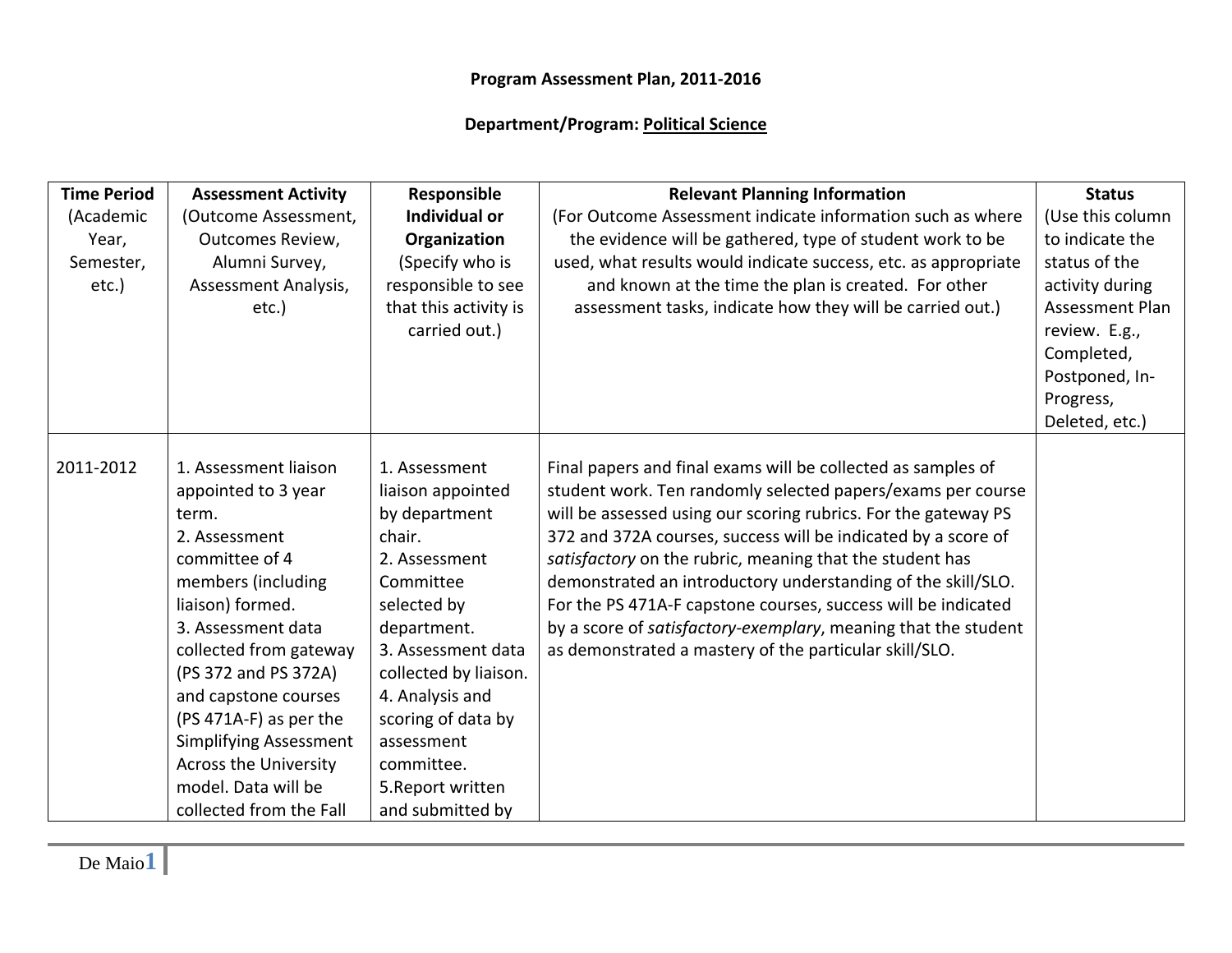|           | and Spring semesters<br>4. Data uploaded onto<br>Moodle and assessed by<br>the committee using<br>our department scoring<br>rubrics.<br>5. Assessment report<br>written and results<br>shared with<br>department.                                                                                                                                                                                                                                                             | department liaison.<br>6. Report posted on<br>department<br>website                                                                                                                                                                                                                          |                                                                                                                                                                                                                                                                                                                                                                                                                                                                                                                                                                                                                                                                                                                                                                                                                                                                                           |  |
|-----------|-------------------------------------------------------------------------------------------------------------------------------------------------------------------------------------------------------------------------------------------------------------------------------------------------------------------------------------------------------------------------------------------------------------------------------------------------------------------------------|----------------------------------------------------------------------------------------------------------------------------------------------------------------------------------------------------------------------------------------------------------------------------------------------|-------------------------------------------------------------------------------------------------------------------------------------------------------------------------------------------------------------------------------------------------------------------------------------------------------------------------------------------------------------------------------------------------------------------------------------------------------------------------------------------------------------------------------------------------------------------------------------------------------------------------------------------------------------------------------------------------------------------------------------------------------------------------------------------------------------------------------------------------------------------------------------------|--|
| 2012-2013 | 1. Assessment<br>committee of 4<br>members (including<br>liaison) formed.<br>2. At fall department<br>meetings, results from<br>the assessment report<br>will be discussed and<br>SLOs revised as<br>necessary.<br>3. Assessment<br>committee will meet<br>with the curriculum<br>committee to consider<br>any curriculum changes<br>as the result of the<br>assessment data.<br>4. Assessment data<br>collected from gateway<br>(PS 372 and PS 372A)<br>and capstone courses | 1. Assessment<br>Committee<br>selected by<br>department.<br>3. Assessment data<br>collected by liaison.<br>4. Analysis and<br>scoring of data by<br>assessment<br>committee.<br>5. Report written<br>and submitted by<br>department liaison.<br>6. Report posted on<br>department<br>website | It is critical that we devote one semester every other year to<br>closing the feedback loop and revising our SLOs and making<br>curriculum changes based on what we are learning from<br>assessment. Fall 2012 will be our first "closing the feedback<br>loop" semester.<br>Final papers and final exams from Spring 2013 will be collected<br>as samples of student work. Ten randomly selected<br>papers/exams per course will be assessed using our scoring<br>rubrics. For the gateway PS 372 and 372A courses, success will<br>be indicated by a score of satisfactory on the rubric, meaning<br>that the student has demonstrated an introductory<br>understanding of the skill/SLO. For the PS 471A-F capstone<br>courses, success will be indicated by a score of satisfactory-<br>exemplary, meaning that the student as demonstrated a<br>mastery of the particular skill/SLO. |  |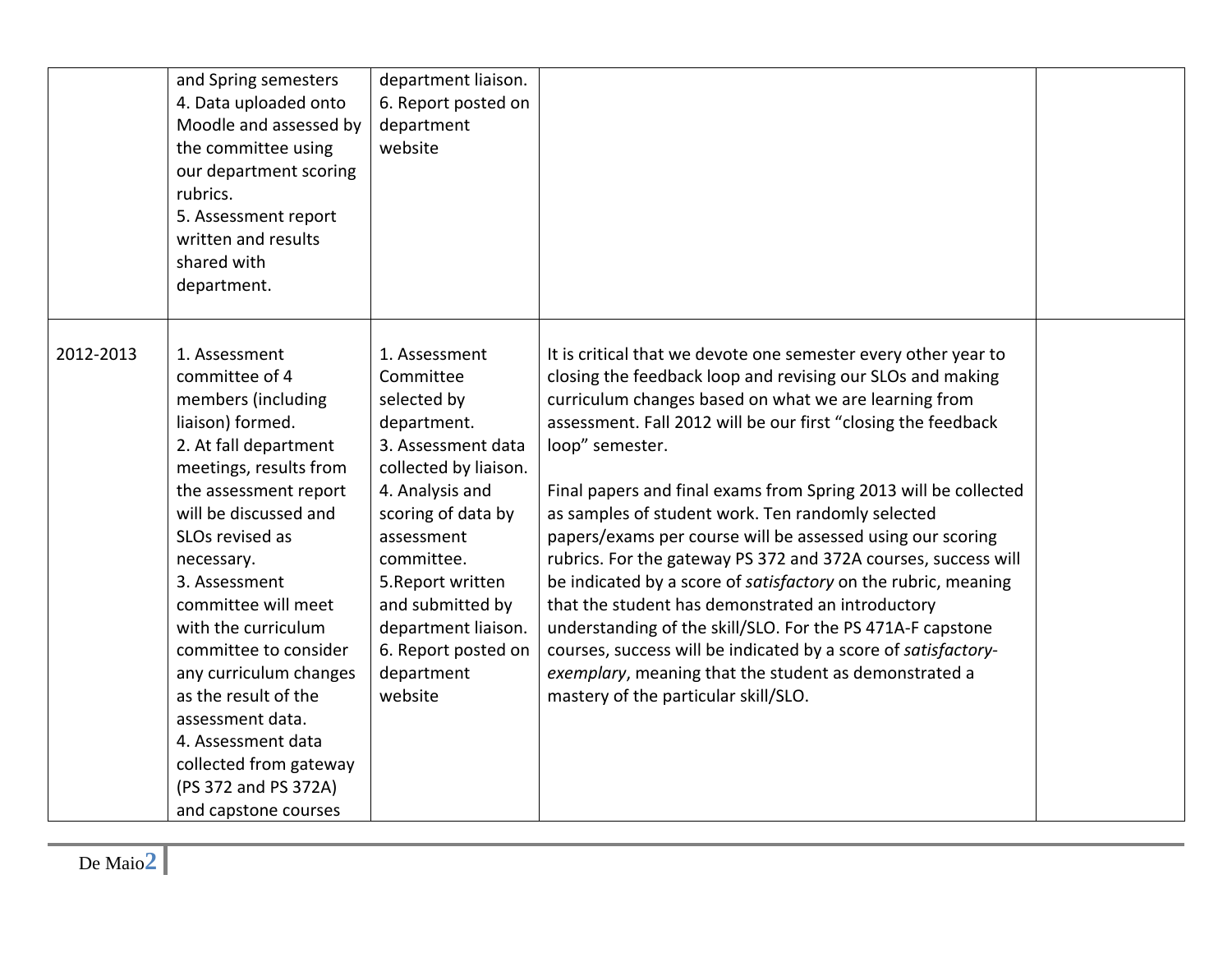|           | (PS 471A-F) as per the<br><b>Simplifying Assessment</b><br><b>Across the University</b><br>model. Data will be<br>collected from the<br>Spring semester.<br>5. Data uploaded onto<br>Moodle and assessed by<br>the committee using<br>our department scoring<br>rubrics.<br>6. Assessment report<br>written and results<br>shared with                                         |                                                                                                                                                                                                                                                                                     |                                                                                                                                                                                                                                                                                                                                                                                                                                                                                                                                                                                                                                                                                                                         |  |
|-----------|--------------------------------------------------------------------------------------------------------------------------------------------------------------------------------------------------------------------------------------------------------------------------------------------------------------------------------------------------------------------------------|-------------------------------------------------------------------------------------------------------------------------------------------------------------------------------------------------------------------------------------------------------------------------------------|-------------------------------------------------------------------------------------------------------------------------------------------------------------------------------------------------------------------------------------------------------------------------------------------------------------------------------------------------------------------------------------------------------------------------------------------------------------------------------------------------------------------------------------------------------------------------------------------------------------------------------------------------------------------------------------------------------------------------|--|
|           | department.                                                                                                                                                                                                                                                                                                                                                                    |                                                                                                                                                                                                                                                                                     |                                                                                                                                                                                                                                                                                                                                                                                                                                                                                                                                                                                                                                                                                                                         |  |
| 2013-2014 | 1. Assessment<br>committee of 4<br>members (including<br>liaison) formed.<br>2. SLOs and scoring<br>rubric for graduate<br>courses revisited and<br>revised.<br>3. Assessment data<br>collected from gateway<br>(PS 372 and PS 372A)<br>and capstone courses<br>(PS 471A-F) as per the<br><b>Simplifying Assessment</b><br><b>Across the University</b><br>model. Data will be | 1. Assessment<br>Committee<br>selected by<br>department.<br>2. Assessment<br>committee works<br>on SLOs and rubric<br>for graduate<br>program and<br>submits to<br>department for<br>input.<br>3. Assessment data<br>collected by liaison.<br>4. Analysis and<br>scoring of data by | Final papers and final exams from Fall 2013 and Spring 2014<br>will be collected as samples of student work. Ten randomly<br>selected papers/exams per course will be assessed using our<br>scoring rubrics. For the gateway PS 372 and 372A courses,<br>success will be indicated by a score of satisfactory on the<br>rubric, meaning that the student has demonstrated an<br>introductory understanding of the skill/SLO. For the PS 471A-F<br>capstone courses, success will be indicated by a score of<br>satisfactory-exemplary, meaning that the student as<br>demonstrated a mastery of the particular skill/SLO. Final<br>assessment report will include data from Spring 2013, Fall<br>2013, and Spring 2014. |  |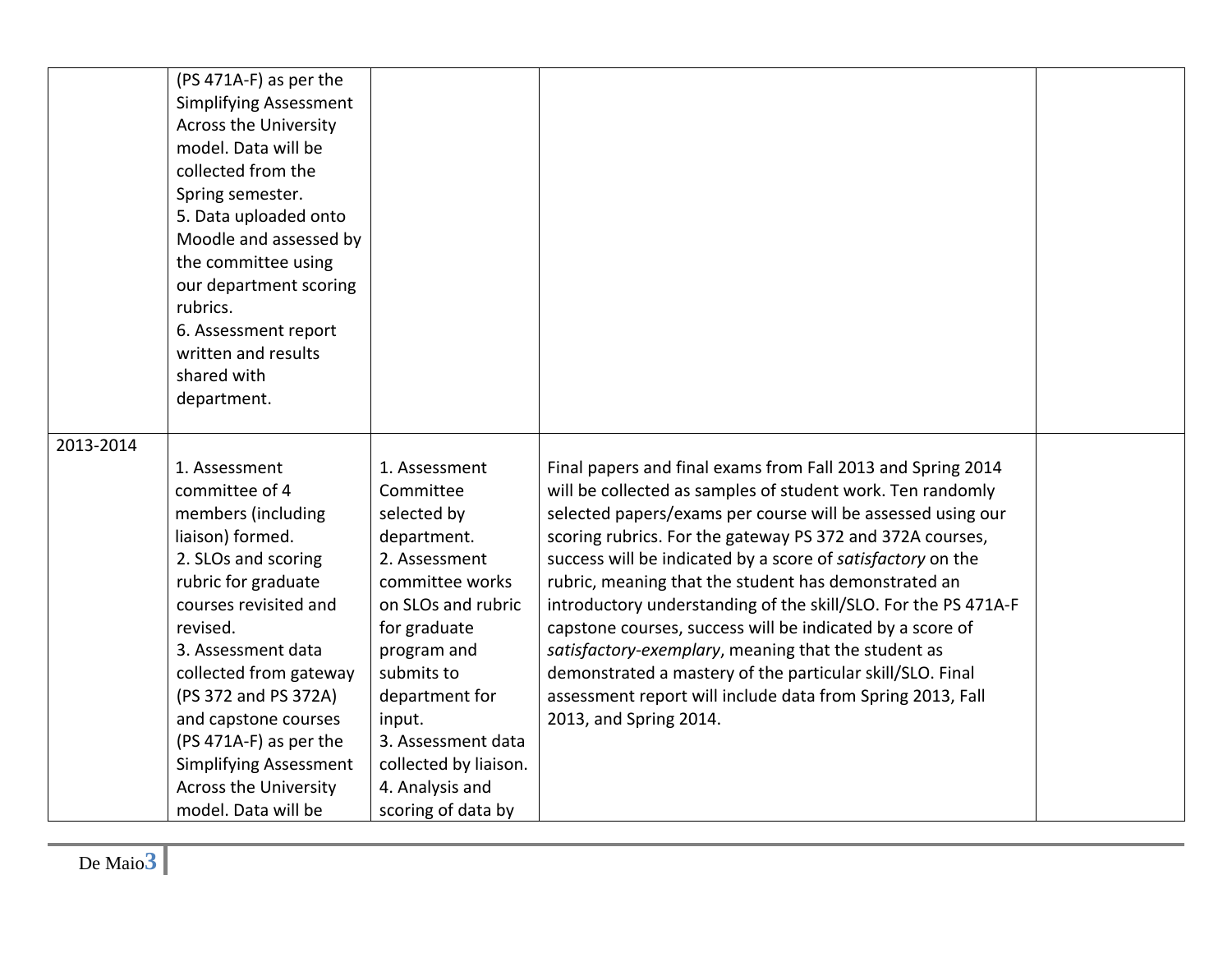|           | collected from the Fall<br>and Spring semesters.<br>4. Data uploaded onto<br>Moodle and assessed by<br>the committee using<br>our department scoring<br>rubrics.<br>5. Assessment report<br>written and results<br>shared with<br>department.                                                                                                                                                                      | assessment<br>committee.<br>5. Report written<br>and submitted by<br>department liaison.<br>6. Report posted on<br>department<br>website                                                                                                                                                                                                           |                                                                                                                                                                                                                                                                                                                                                                                                                                                                                                                                                                                                                                       |  |
|-----------|--------------------------------------------------------------------------------------------------------------------------------------------------------------------------------------------------------------------------------------------------------------------------------------------------------------------------------------------------------------------------------------------------------------------|----------------------------------------------------------------------------------------------------------------------------------------------------------------------------------------------------------------------------------------------------------------------------------------------------------------------------------------------------|---------------------------------------------------------------------------------------------------------------------------------------------------------------------------------------------------------------------------------------------------------------------------------------------------------------------------------------------------------------------------------------------------------------------------------------------------------------------------------------------------------------------------------------------------------------------------------------------------------------------------------------|--|
| 2014-2015 | 1. Assessment liaison<br>appointed to 3 year<br>term.<br>2. Assessment<br>committee of 4<br>members (including<br>liaison) formed.<br>3. At fall department<br>meetings, results from<br>the assessment report<br>will be discussed and<br>SLOs revised as<br>necessary.<br>4. Assessment<br>committee will meet<br>with the curriculum<br>committee to consider<br>any curriculum changes<br>as the result of the | 1. Assessment<br>liaison appointed<br>by department<br>chair.<br>2. Assessment<br>Committee<br>selected by<br>department.<br>3. Assessment data<br>collected by liaison.<br>4. Analysis and<br>scoring of data by<br>assessment<br>committee.<br>5. Report written<br>and submitted by<br>department liaison.<br>6. Report posted on<br>department | It is critical that we devote one semester every other year to<br>closing the feedback loop and revising our SLOs and making<br>curriculum changes based on what we are learning from<br>assessment. Fall 2014 will be our second "closing the feedback<br>loop" semester.<br>Final papers will be collected from two or three graduate<br>courses as samples of student work. Ten randomly selected<br>papers/exams per course will be assessed using our scoring<br>rubrics. Success will be indicated by a score of satisfactory-<br>exemplary, meaning that the student as demonstrated a<br>mastery of the particular skill/SLO. |  |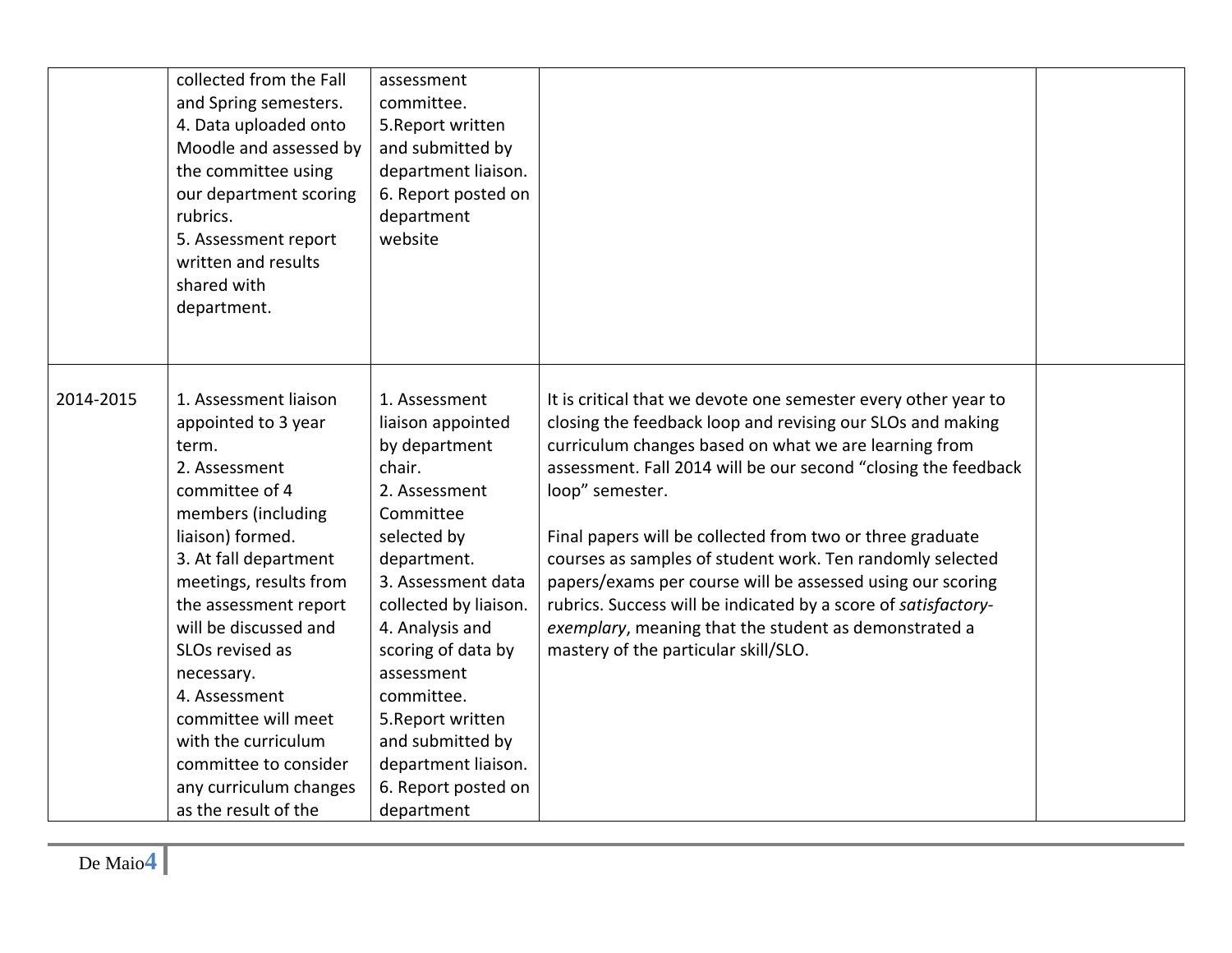| assessment data.<br>5. Data collected from<br>graduate courses in Fall<br>and Spring Semesters.<br>6. Data uploaded onto<br>the committee using<br>our department scoring<br>rubrics.<br>7. Assessment report<br>written and results<br>shared with<br>department.                                                                                           | website<br>Moodle and assessed by                                                                                                                                                                                                                                   |                                                                                                                                                                                                                                                                                                                                                                                                                                                                                                                                                                                                                           |  |
|--------------------------------------------------------------------------------------------------------------------------------------------------------------------------------------------------------------------------------------------------------------------------------------------------------------------------------------------------------------|---------------------------------------------------------------------------------------------------------------------------------------------------------------------------------------------------------------------------------------------------------------------|---------------------------------------------------------------------------------------------------------------------------------------------------------------------------------------------------------------------------------------------------------------------------------------------------------------------------------------------------------------------------------------------------------------------------------------------------------------------------------------------------------------------------------------------------------------------------------------------------------------------------|--|
| 1. Assessment<br>2015-2016<br>committee of 4<br>members (including<br>liaison) formed.<br>2. Assessment data<br>collected from gateway<br>(PS 372 and PS 372A)<br>and capstone courses<br>(PS 471A-F) as per the<br><b>Simplifying Assessment</b><br><b>Across the University</b><br>model. Data will be<br>collected from the Fall<br>and Spring semesters. | 1. Assessment<br>Committee<br>selected by<br>department.<br>2. Assessment data<br>collected by liaison.<br>3. Analysis and<br>scoring of data by<br>assessment<br>committee.<br>4. Report written<br>and submitted by<br>department liaison.<br>5. Report posted on | Final papers and final exams from Fall 2015 and Spring 2016<br>will be collected as samples of student work. Ten randomly<br>selected papers/exams per course will be assessed using our<br>scoring rubrics. For the gateway PS 372 and 372A courses,<br>success will be indicated by a score of satisfactory on the<br>rubric, meaning that the student has demonstrated an<br>introductory understanding of the skill/SLO. For the PS 471A-F<br>capstone courses, success will be indicated by a score of<br>satisfactory-exemplary, meaning that the student as<br>demonstrated a mastery of the particular skill/SLO. |  |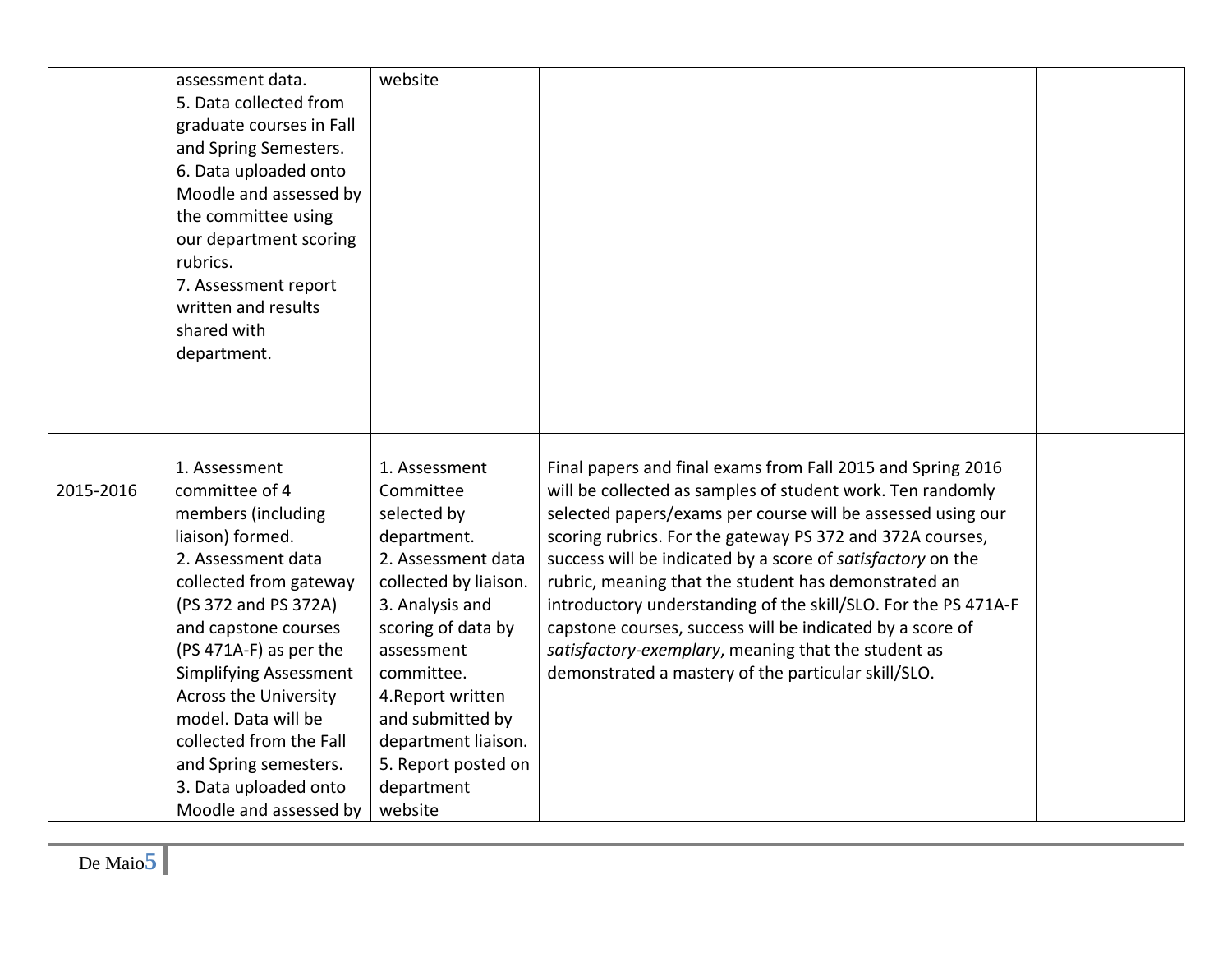| the committee using    |  |
|------------------------|--|
| our department scoring |  |
| rubrics.               |  |
| 4. Assessment report   |  |
| written and results    |  |
| shared with            |  |
| department.            |  |
|                        |  |
|                        |  |

## **The Program Learning Outcomes agreed upon by the Department are as follows:**

1. **Professional Interaction and Effective Communication** – Students should demonstrate persuasive and rhetorical communication skills for strong oral and written communication in small and large groups.

2. **Develop <sup>a</sup> Global Perspective** – Students should demonstrate knowledge and theories relevant to global politics and policies. This includes knowledge of Western and non‐Western political systems, processes, values and models of politics and patterns of interaction among them. Students should demonstrate an understanding and respect for economic, socio‐cultural, political and environmental interaction of global life.

3. **Active Citizenship and Civic Engagement** –Students should demonstrate <sup>a</sup> knowledge and awareness of contemporary issues, political institutions, and problems in the community and their historical contexts. Students should demonstrate an understanding of the importance of community involvement and leadership.

4. **Critical Thinking** – Students should demonstrate increasingly sophisticated skills in reading primary sources critically. Students should be able to research and evaluate the models, methods, and analyses of others in the field of Political Science, and critically integrate and evaluate others' work.

5. **Political Decision Making**– Students should demonstrate an in‐depth understanding and knowledge of the political institutions through which public policies are formulated, modified, and implemented.

6. **Political Analytical Skills** – Students should demonstrate <sup>a</sup> working knowledge of research designs, hypothesis formulation, measurement of variables, data collection, and analysis.